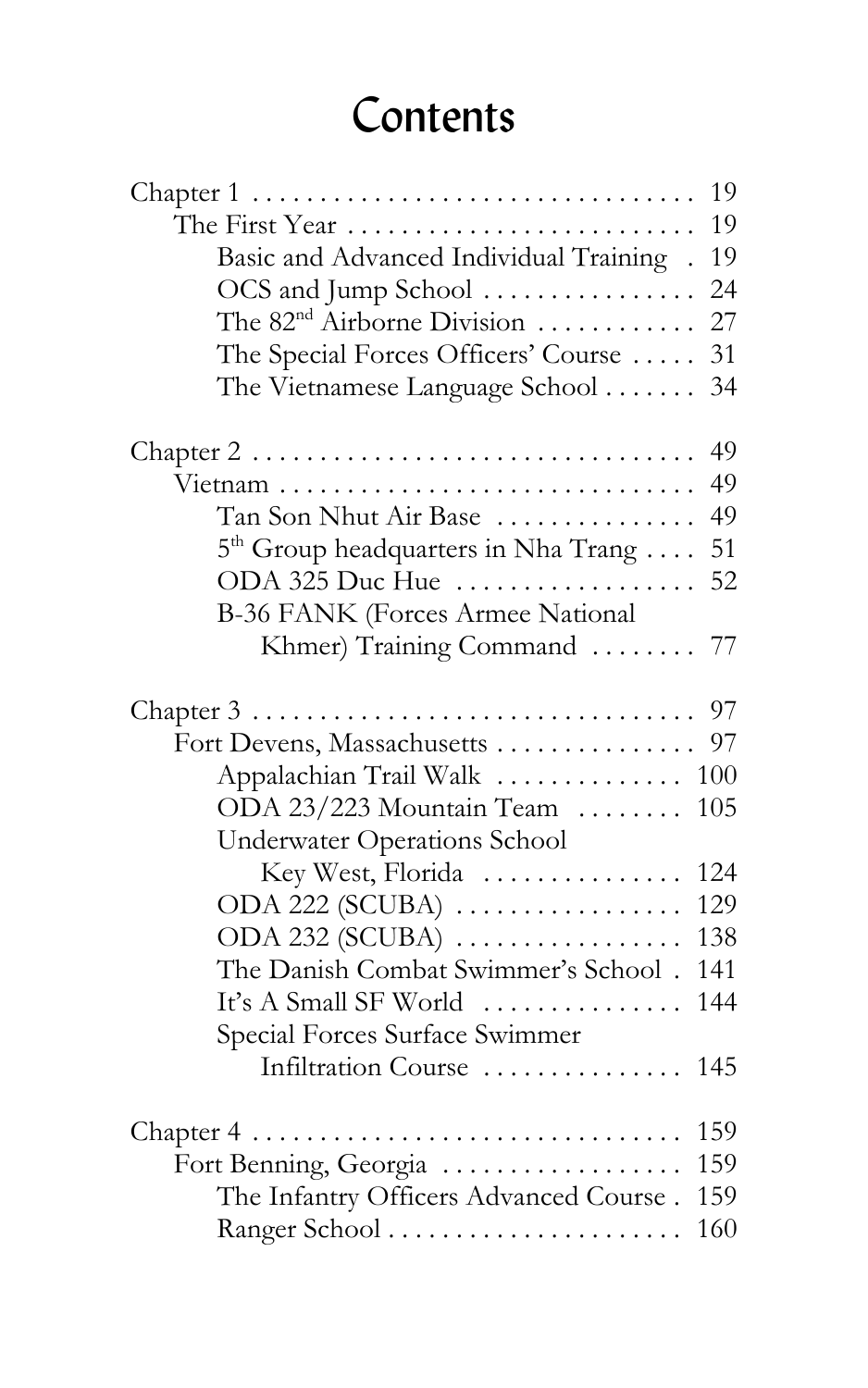|                                                                            | 165 |
|----------------------------------------------------------------------------|-----|
| Flint Kaserne, Bad Tolz, Germany                                           | 165 |
| $ODA 3 (HALO) \ldots$                                                      | 165 |
| Battalion S1                                                               | 182 |
| Headquarters and Headquarters                                              |     |
| Company Commander                                                          | 187 |
| Chapter $6 \ldots \ldots \ldots \ldots \ldots \ldots \ldots \ldots \ldots$ | 197 |
| Fort Polk, Louisiana                                                       | 197 |
| Combat Support Company 3rd                                                 |     |
| Battalion $10^{\text{th}}$ Infantry $\dots\dots\dots\dots$                 | 197 |
| 5 <sup>th</sup> Division and Installation's                                |     |
| Reenlistment Officer  210                                                  |     |
|                                                                            |     |
| Fort Leavenworth, Kansas  217                                              |     |
| The Command and General Staff                                              |     |
|                                                                            |     |
|                                                                            |     |
| Fort Bragg, North Carolina-Again                                           | 221 |
| S1/Deputy Commander Support 5 <sup>th</sup> Special                        |     |
| Forces $Group \ldots \ldots \ldots \ldots \ldots$                          | 221 |
|                                                                            | 226 |
|                                                                            |     |
| Command $3^{\text{rd}}$ Battalion $5^{\text{th}}$ SFGA $\dots$ .           | 245 |
| Command 2 <sup>nd</sup> Battalion, Training Group                          | 269 |
|                                                                            |     |
|                                                                            |     |
| J3 Special Operations Command                                              |     |
|                                                                            |     |